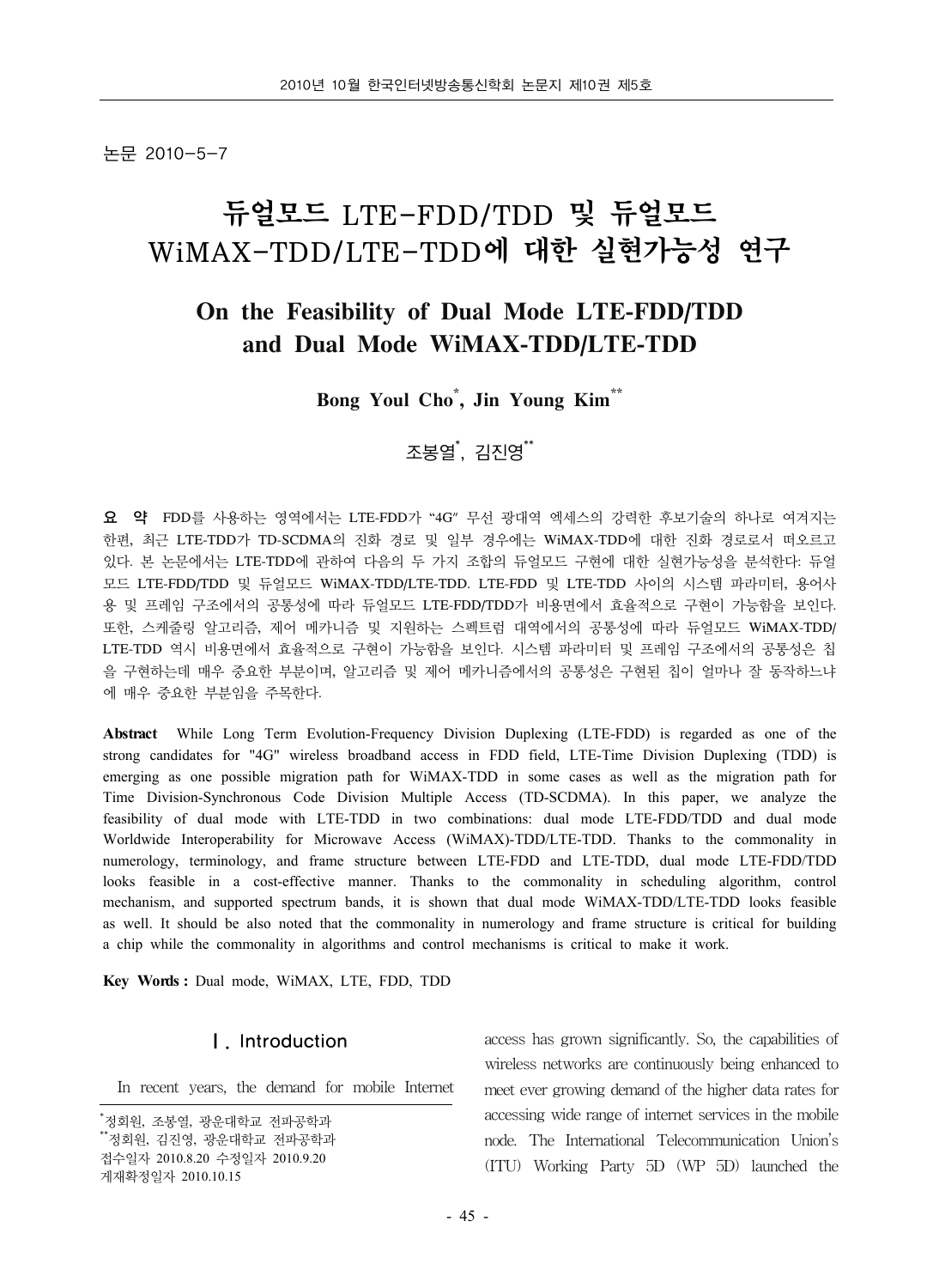International Mobile Telecommunications (IMT)-Advanced initiative, seeking proposals from communication standards organizations regarding  $4G$  technologies<sup>[1]</sup>. They've received several proposals, mainly based on two technologies: WiMAX, which refers to IEEE 802.16 family of standards and LTE, developed by the 3rd Generation Partnership Project (3GPP). Therefore, WiMAX and LTE are regarded as the technologies for so-called "beyond 3G" or "4G" wireless broadband access.

The first release of WiMAX Release 1.0 based on IEEE 802.16e standards has been deployed in many markets including South Korea, US, Japan, Russia, Taiwan, Malaysia, and so forth. LTE is recently gaining a lot of momentum as well mainly from the existing telecommunication industry, and LTE-FDD is regarded as the migration path for Wideband Code Division Multiple Access (WCDMA), High Speed Packet Access (HSPA), Global System for Mobile communications (GSM), Evolution Data Optimized (EVDO), and many other systems. At the same time,  $LTE-TDD*$  is emerging as one possible migration path for WiMAX-TDD in some cases as well as the migration path for TD-SCDMA.

Since LTE-FDD and LTE-TDD are being developed by the same standard development organization (SDO), 3GPP, with the maximized commonality between the two systems, it is likely that there can be deployment scenarios where LTE-FDD and LTE-TDD are operating simultaneously which requires the dual band LTE-FDD/TDD. Since LTE-TDD is regarded as one possible migration path for WiMAX-TDD, it is also likely that there can be deployment scenarios where WiMAX-TDD and LTE-TDD coexist. In order to ensure the smooth migration from WiMAX-TDD to LTE-TDD, the dual mode WiMAX-TDD/LTE-TDD is required. Therefore, in this paper, we analyze the feasibility of dual mode

with LTE-TDD in two combinations: dual mode LTE-FDD/TDD and dual mode WiMAX-TDD/ LTE-TDD. Regarding dual mode among these systems, there has not been extensive analysis in the industry on the feasibility throughout the entire system including baseband implementation, RF implementation, scheduling and other control mechanism, and network-side aspects.

This paper is organized as follows. First, the feasibility of dual mode LTE-FDD/TDD is analyzed in details in Section II. Secondly, the feasibility of dual mode WiMAX-TDD/LTE-TDD is extensively analyzed in Section III. Then, we conclude the feasibility analysis in Section IV.

### Ⅱ. Dual Mode LTE-FDD/TDD

In this section, the feasibility of dual mode LTE-FDD/TDD is analyzed in various aspects such as baseband implementation, spectrum and RF implementation, scheduling, and network-side integration.

#### 1. Baseband Implementation Aspects

Unlike 3GPP UMTS Terrestrial Radio Access (UTRA) where UTRA-FDD $^{[2]}$  and UTRA-TDD $^{[3]}$  are based on different technical specification (TS) documents, 3GPP LTE-FDD and LTE-TDD are based on the same TS document<sup>[4]</sup>. It means that the commonality between LTE-FDD and LTE-TDD is maximized to ensure the easy implementation of dual mode system as well as comparable performance between the two. Two main advantages in implementing dual mode system are the same numerology and the similar frame structure.

Since both systems are developed in 3GPP, LTE-FDD and LTE-TDD are using the same terminology and numerology. Table 1 shows OFDM parameters which are common across LTE-FDD and LTE-TDD. As shown in Table 1, LTE-FDD and LTE-TDD can be implemented with the same

<sup>\*</sup> LTE-TDD is also called as TD-LTE especially in China to emphasize the fact that LTE-TDD (or TD-LTE) is the migration path from TD-SCDMA.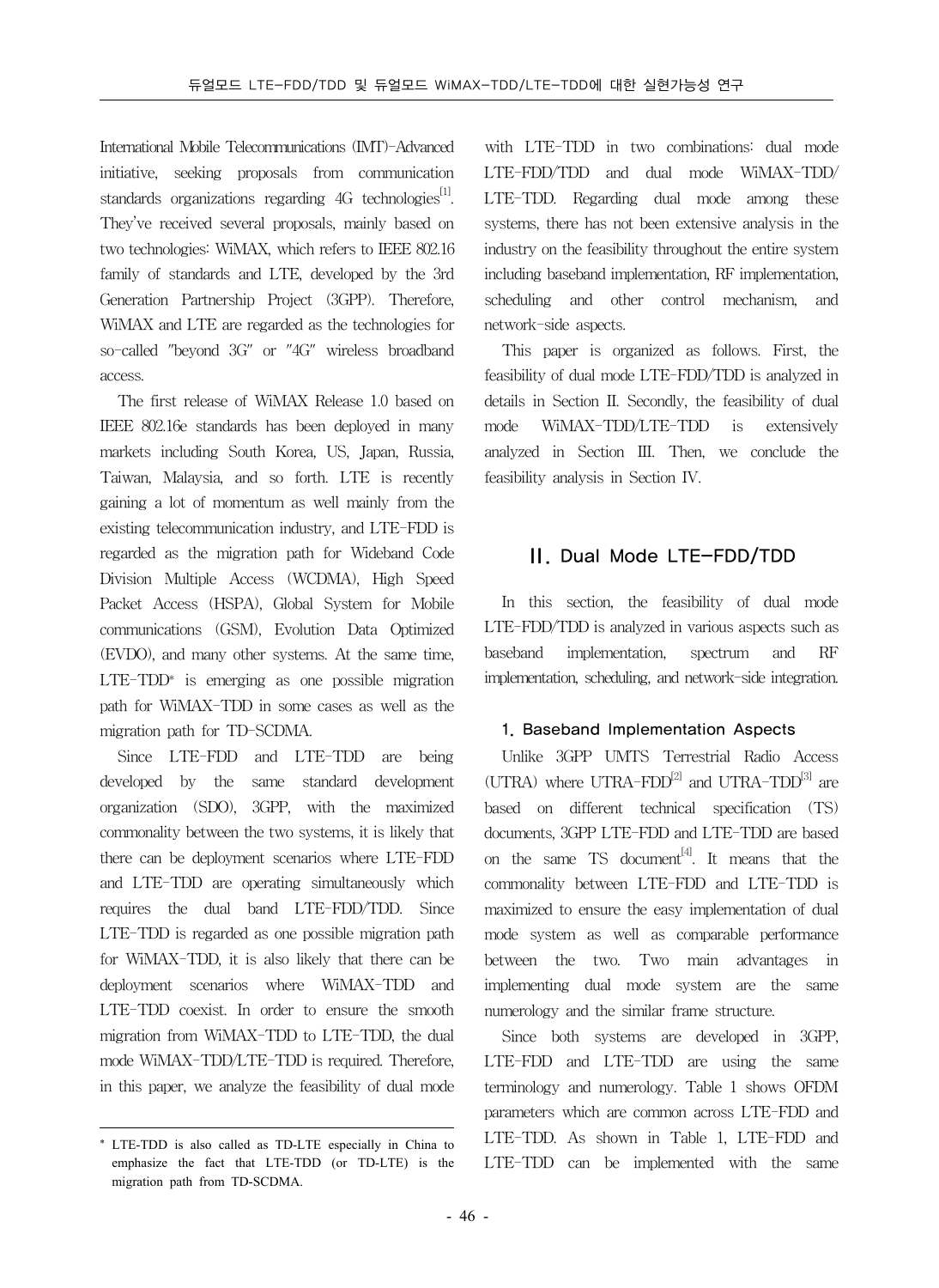sampling clock if channel bandwidths are the same or the very similar sampling clock (multiples of 3.84 MHz) even if channel bandwidths are different.

| Channel BW<br>[MHz]             | 1.4                           | 3      | 5                           | 10                           | 15                           | 20                           |
|---------------------------------|-------------------------------|--------|-----------------------------|------------------------------|------------------------------|------------------------------|
| Subcarrier<br>Spacing [kHz]     | 15                            | $15\,$ | $15\,$                      | $15\,$                       | 15                           | 15                           |
| Number of<br>Resource<br>Blocks | 6                             | 15     | 25                          | 50                           | 75                           | 100                          |
| Number of<br><b>Subcarriers</b> | 73                            | 181    | 301                         | 601                          | 901                          | 1201                         |
| FFT Size                        | 128                           | 256    | 512                         | 1024                         | 1536                         | 2048                         |
| Sampling<br>Rate* [MHz]         | 1.92<br>$(1/2\times$<br>3.84) | 3.84   | 7.68<br>$(2\times$<br>3.84) | 15.36<br>$(4\times$<br>3.84) | 23.04<br>$(6\times$<br>3.84) | 30.72<br>$(8\times$<br>3.84) |

**표 1. LTE시스템의 OFDM 파라미터 Table 1. OFDM parameters of LTE system**

Figure 1 shows the frame structure of LTE where type 1 frame structure is for FDD operation and type 2 is for TDD operation. Across FDD and TDD, almost all parameters such as radio frame duration (10 ms), slot duration (0.5 ms), and sub-frame duration or transmit time interval (TTI) duration (1 ms) are common except the presence of special sub-frame in TDD which is for switching from downlink (DL) to uplink (UL).



**그림 1. LTE 프레임 구조: FDD용 타입1 및 5ms 스위치-포 인트 주기를 갖는 TDD용 타입2**

**Fig. 1. LTE frame structure: type 1 for FDD and type 2 for TDD with 5 ms switch-point periodicity**

#### 2. Spectrum and RF Implementation Aspects

Table 2 shows LTE operating bands defined by  $3GPP^{5}$ . As shown in Table 2, there are 19 bands

defined for FDD operation and 8 bands defined for TDD operation as of June 2010. Among those, major operators who are planning to deploy LTE-FDD networks are expected to use band 1, 7, 12-17, and 11/21 which are 2 GHz, 2.5 GHz, 700 MHz, and 1.5 GHz, respectively. On the other hand, LTE-TDD is expected to be deployed in band 38 and 40 which are 2.5 GHz and 2.3 GHz, respectively. The focused spectrum bands in LTE-FDD and LTE-TDD are different, so dual band RF circuitry may be required to implement dual mode LTE-FDD/TDD system.

Even in a situation where LTE-FDD and LTE-TDD are using the similar frequency band, TDD systems avoid the need for expensive duplexers (or diplexers) and require significantly less components in transceiver implementation compared to FDD system. TDD requires only one branch in its transceiver since the one branch can be shared among transmission and reception, but FDD requires two parallel branches: one for transmission and the other for reception. Therefore, dual mode implementation of LTE-FDD/TDD requires higher cost especially in its RF portion compared to LTE-TDD single mode.

In short, there is less commonality between LTE-FDD and LTE-TDD in spectrum and RF implementation aspects due to global spectrum arrangement and fundamental difference between FDD and TDD systems.

**표 2. 3GPP에 의해 정의된 LTE 동작 대역 Table 2. LTE operating bands defined by 3GPP[5]**

| LTE Band       | UL band [MHz] | DL band [MHz] | Duplex Mode |
|----------------|---------------|---------------|-------------|
| 1              | 1920-1980     | 2110-2170     | <b>FDD</b>  |
| $\overline{2}$ | 1850-1910     | 1930-1990     |             |
| 3              | 1710-1785     | 1805-1880     |             |
| 4              | 1710-1755     | 2110-2155     |             |
| 5              | 824-849       | 869-894       |             |
| 6              | 830-840       | 875-885       |             |
| 7              | 2500-2570     | 2620-2690     |             |
| 8              | 880-915       | $925 - 960$   |             |
| 9              | 1749.9-1784.9 | 1844.9-1879.9 |             |
| 10             | 1710-1770     | 2110-2170     |             |
| 11             | 1427.9-1447.9 | 1475.9-1495.9 |             |

<sup>\*</sup> Sampling rate is the product of subcarrier spacing and FFT size. E.g.) 3.84 MHz = 15 kHz  $\times$  256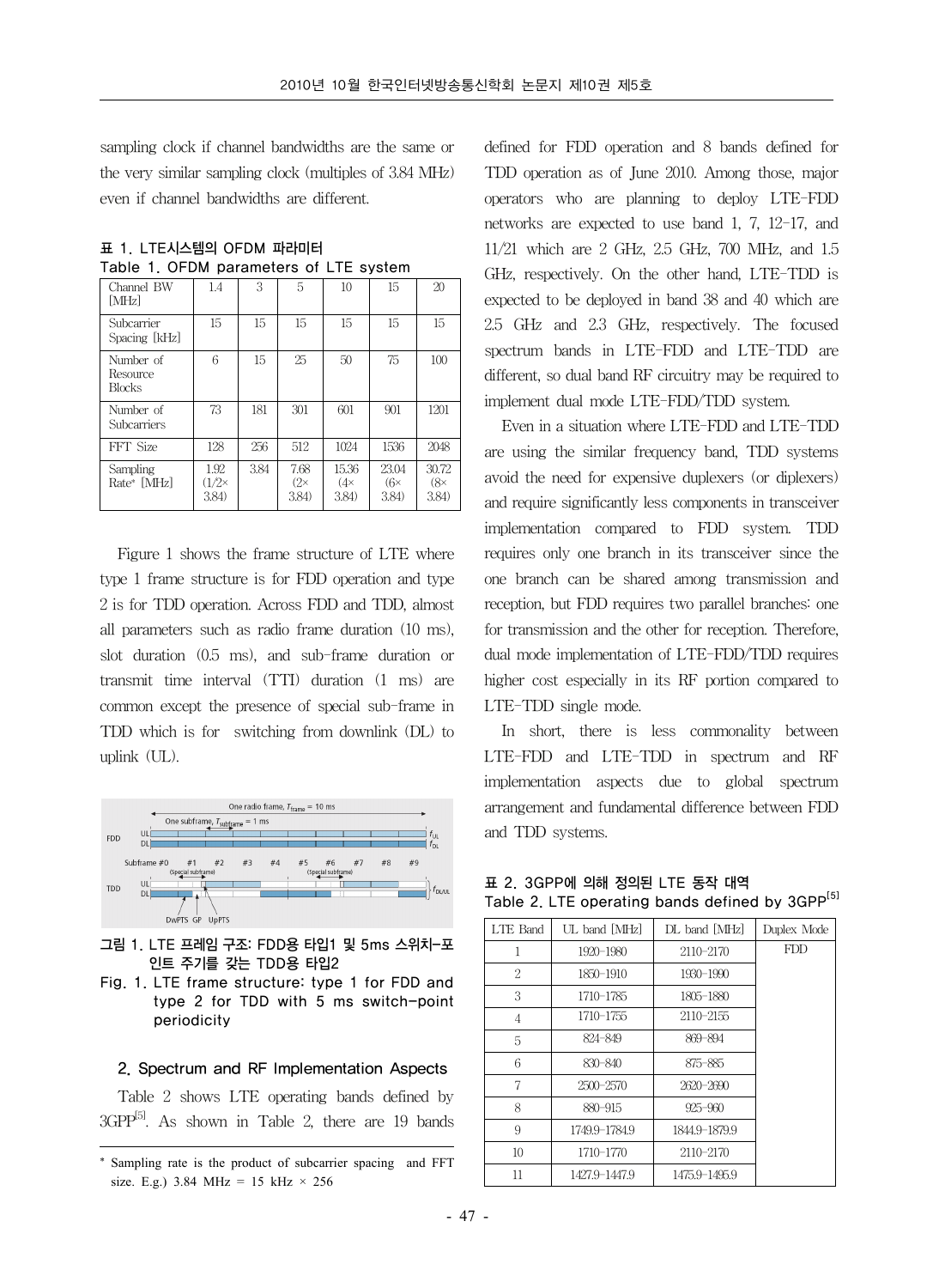| 12    | 698-716       | 728-746       |  |
|-------|---------------|---------------|--|
| 13    | $777 - 787$   | 746-756       |  |
| 14    | 788-798       | 758-768       |  |
| 15,16 | Reserved      | Reserved      |  |
| 17    | 704-716       | 734-746       |  |
| 18    | 815-830       | 860-875       |  |
| 19    | 830-845       | 875-890       |  |
| 20    | 832-862       | 791-821       |  |
| 21    | 1447.9-1462.9 | 1495.9-1510.9 |  |
|       |               |               |  |
| 33    |               | 1900-1920     |  |
| 34    | 2010-2025     |               |  |
| 35    | 1850-1910     |               |  |
| 36    | 1930-1990     | <b>TDD</b>    |  |
| 37    | 1910-1930     |               |  |
| 38    | 2570-2620     |               |  |
| 39    | 1880-1920     |               |  |
| 40    | 2300-2400     |               |  |

#### 3. Scheduling and Other Aspects

There are 7 different DL-UL configurations defined in LTE-TDD as shown in Table 3\*. The example TDD frame structure shown in Figure 1 was LTE-TDD frame structure with DL-UL configuration 1. Although numerology in frame structure is common across LTE-FDD and LTE-TDD, there are fundamental differences between the two. LTE-TDD system is always a half-duplexing system while LTE-FDD system is a full-duplexing system which can support both of full-duplexing FDD mobile stations (MSs) and half-duplexing FDD (H-FDD) MSs. In additions, DL and UL bandwidth ratio in LTE-TDD can be varying and can be asymmetric. For example, DL-to-UL ratio (or TDD ratio) can be up to 8:1 which is a DL heavy configuration where 8 subframes are allocated to DL and only 1 subframe is allocated to UL, and down to 1:3 which is a UL heavy configuration. These fundamental differences make the implementation and the operation of some algorithms different between LTE-FDD and LTE-TDD.

| 표 3. LTE-TDD의 DL-UL 설정 |  |
|------------------------|--|
|------------------------|--|

| $TL - UL$      | $D L - U L$                 | Subframe number |   |                |   |   |   |   |   |    |   |
|----------------|-----------------------------|-----------------|---|----------------|---|---|---|---|---|----|---|
| config         | switch-point<br>periodicity | $\Omega$        |   | $\overline{2}$ | 3 | 4 | 5 | 6 | 7 | 8  | 9 |
| $\Omega$       | 5 <sub>ms</sub>             | D               | S | U              | U | U | D | S | U | U  | U |
| 1              | 5 <sub>ms</sub>             | D               | S | U              | U | D | Ð | S | Ū | ĪΤ | Đ |
| $\overline{2}$ | 5 <sub>ms</sub>             | D               | S | U              | D | D | D | S | U | D  | D |
| 3              | $10 \text{ ms}$             | D               | S | U              | П | U | Ð | D | D | D  | D |
| $\overline{4}$ | $10 \text{ ms}$             | D               | S | U              | U | D | D | D | D | D  | D |
| 5              | $10 \text{ ms}$             | D               | S | U              | D | D | D | D | D | D  | D |
| 6              | 5 <sub>ms</sub>             | D               | S | $\mathbf{I}$   | Ū | U | Ð | S | Ū | ĪΤ | D |

First of all, scheduling should be different between LTE-FDD and LTE-TDD. LTE-TDD scheduler should be aware of the limitation of system (both of network and MS) that radio channel is not constantly available in each direction and no one can transmit and receive simultaneously. This limitation/constraint may lead to significantly different scheduling operation between LTE-FDD and LTE-TDD.

Secondly, HARQ process number and timing are different between LTE-FDD and LTE-TDD. For example, HARQ ACK/NACK for traffic sent in subframe *n* shall be transmitted in subframe  $n+4$  in LTE-FDD. However, assuming that MS receives traffic in DL in subframe  $n$ , subframe  $n+4$  may not necessarily be UL subframe for MS to send HARQ ACK/NACK in LTE-TDD system. This leads to different HARQ process number and different round trip delay (RTD) for control loops such as HARQ between LTE-FDD and LTE-TDD.

Other than the above, several other things such as power control timing, sounding reference signal (SRS) configuration, and PRACH configuration (density and frequency/time position) are different between LTE-FDD and LTE-TDD.

#### 4. Network-side Aspects

Figure 2 shows LTE network architecture including Evolved-UMTS Terrestrial Radio Access Network (E-UTRAN) and Evolved Packet Core (EPC). eNB is the base station (BS) which is responsible for all

<sup>\*</sup> In Table 3, D denotes DL subframe, UL denotes UL subframe, and S denotes special subframe where the DL-UL switch takes place.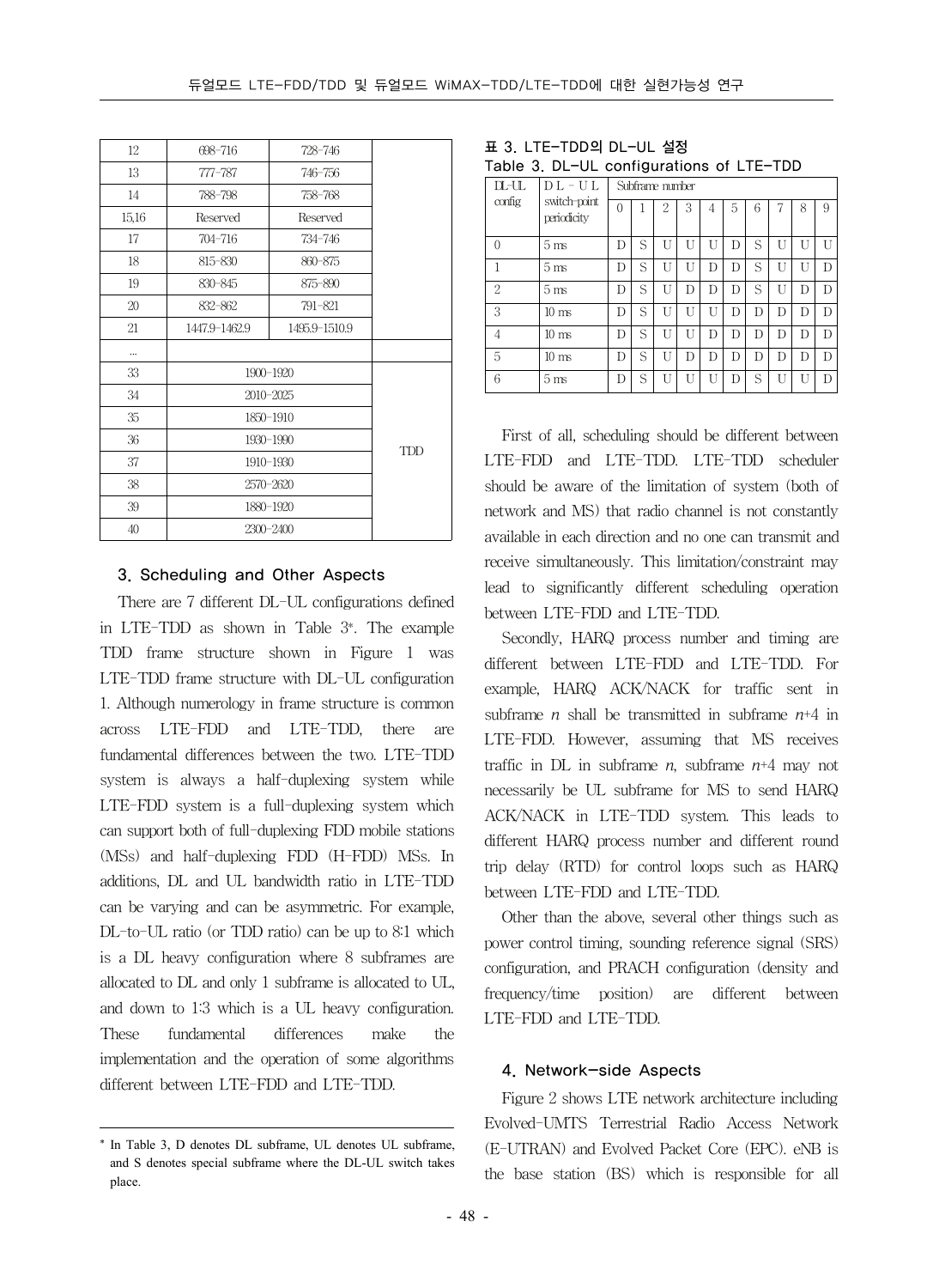radio-related functions and activities. Mobility Management Entity (MME) hosts a lot of functions such as Non-Access Stratum (NAS) signaling and signaling security, idle state mobility handling, Packet Data Network Gateway (PDN GW) and Serving GW selection, and authentication. Serving GW is local mobility anchor point for inter-eNB handover which does packet routing and forwarding, and transport level packet marking in DL and UL. PDN GW is a node which allocates IP address to User Equipment (UE) and does per-user based packet filtering. EPC is quite transparent to duplexing schemes, so LTE network shown in Figure 2 can be used for both LTE-FDD and LTE-TDD as long as eNB supports the both systems.



**그림 2. E-UTRAN 및 EPC를 포함하는 LTE 망 구조 Fig. 2. LTE network architecture including E-UTRAN and EPC\***

#### Ⅲ. Dual Mode WiMAX-TDD/LTE-TDD

In this section, the feasibility of dual mode WiMAX-TDD/LTE-TDD is analyzed in various aspects such as baseband implementation, spectrum and RF implementation, scheduling, and network-side integration.

#### 1. Baseband Implementation Aspects

Since WiMAX and LTE are developed in different

SDOs, IEEE and 3GPP, respectively, numerology and terminology are different between WiMAX-TDD and LTE-TDD.

Table 4 shows OFDM parameters of WiMAX system. As presented in Table 1 and Table 4, there is difference in nominal channel bandwidth, so eventually sampling rates are different between WiMAX-TDD and LTE-TDD. However, it is not very difficult to make different sampling frequency/rate with one reference clock.

**표 4. WiMAX 시스템의 OFDM 파라미터 Table 4. OFDM parameters of WiMAX system**

| Channel BW<br>[MHz]         | 5       |        | 8.75     | 10      | $20**$  |
|-----------------------------|---------|--------|----------|---------|---------|
| Subcarrier<br>Spacing [kHz] | 10.9375 | 7.8125 | 9.765625 | 10.9375 | 10.9375 |
| Sampling Factor             | 28/25   | 8/7    | 8/7      | 28/25   | 28/25   |
| Sampling Rate<br>[MHz]      | 5.6     | 8      | 10       | 11.2    | 22.4    |
| FFT Size                    | 512     | 1024   | 1024     | 1024    | 2048    |

Another difference between the two systems is different terminology and different frame structure where WiMAX has 5 ms frame structure and LTE-TDD frame structure is as presented in Figure 1. Table 5 summarizes a loose link between the various channels, messages, signals in WiMAX and LTE. Quite different naming convention is used in two different systems, but it should be noted that there are always the counterpart in the other system for the channel, message, signal defined in one system. Therefore, fundamental function and operation can be similar to each other although external appearance in terms of terminology and mapping to the frequency-time resource grid in OFDM are different.

<sup>\*</sup> Home Location Register (HLR), Home Subscriber Server (HSS), PCRF (Policy and Charging Rules Function)

<sup>20</sup> MHz channel bandwidth is defined in IEEE 802.16e standards, but not included in WiMAX Forum Release 1.0 system profile[9].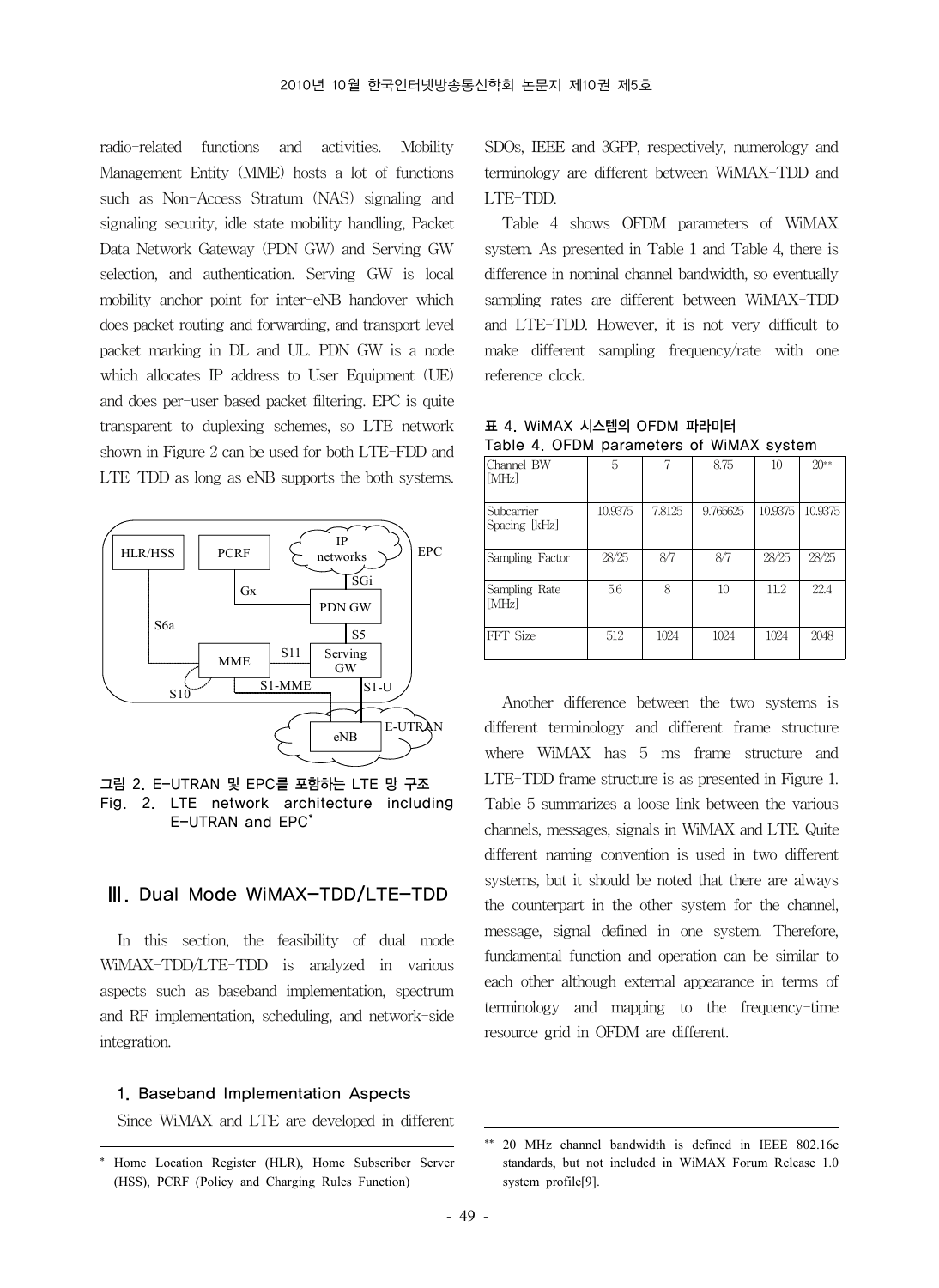#### **표 5. WiMAX와 LTE사이의 여러 가지 채널, 메시지 및 신호 들 사이의 연관 관계**

**Table 5. Loose link between the various channels, messages, signals in WiMAX and LTE**

| LTE                                                   | <b>WMAX</b>                                                                                |
|-------------------------------------------------------|--------------------------------------------------------------------------------------------|
| Physical DL shared channel<br>(PDSCH)                 | DL data burst                                                                              |
| Physical broadcast channel<br>(PBCH)                  | DL channel descriptor (DCD),<br>Preamble                                                   |
| Physical multicast channel<br>(PMCH)                  | DL data burst with multicast<br>connection identifier (CID)                                |
| Physical control format<br>indicator channel (PCFICH) | Frame control header (FCH)                                                                 |
| Physical DL control channel<br>(PDCCH)                | DL/UL-media access protocol<br>(DL-MAP, UL-MAP)                                            |
| Physical HARQ indicator<br>channel (PHICH)            | HARQ ACK IE                                                                                |
| Cell-specific reference signal<br>(RS)                | Pilot signal - common                                                                      |
| UE-specific RS                                        | Pilot signal - dedicated                                                                   |
| Synchronization signal                                | Preamble                                                                                   |
| Physical UL shared channel<br>(PUSCH)                 | UL data burst                                                                              |
| Physical UL control channel<br>(PUCCH)                | Channel quality indicator<br>channel (CQICH), ACK<br>channel, Bandwidth request<br>ranging |
| Physical random access<br>channel (PRACH)             | Initial ranging, Handover<br>ranging                                                       |
| Demodulation RS                                       | Pilot signal                                                                               |
| Sounding RS                                           | Sounding signal                                                                            |



**그림 3. 일반화된 MC 송신기 Fig. 3. Generalized MC transmitter**

Besides numerology and terminology, there are several other critical differences between WiMAX and LTE such as UL multiple access schemes, Turbo coding architectures, and supported Multiple Input Multiple Output (MIMO) schemes.

Let's first investigate different UL multiple access schemes in WiMAX and LTE. Both of WiMAX and LTE are using orthogonal frequency division multiple

access (OFDMA) as multiple access scheme in DL. However, UL multiple access schemes are different between the two systems since WiMAX is using OFDMA in UL as well but LTE is using single carrier-frequency division multiple access (SC-FDM  $A^*$  in  $UL^{[12]}$ . This is one of the biggest differences between the two systems. Figure 3 presents baseband structure of a generalized multicarrier (MC) transmitter, which applies to all types of single-carrier (SC) or MC modulation signals transmitted in blocks. Information symbols (e.g., QAM symbols) are parsed into data blocks of size  $M$ . Data blocks belonging to a certain user are precoded with an  $M \times M$  matrix **M**. The precoded user-specific  $M$ -sized output is then mapped onto a set of  $M$  out of  $N$  inputs of the inverse discrete Fourier transform (IDFT) properly chosen by the user-specific subcarrier mapping  $N \times M$  matrix Q. Then, a cyclic prefix (CP) which is usually longer than the largest multipath delay is inserted before transmission to eliminate inter-symbol interference (ISI) arising from multipath propagation. If we consider a trivial case where precoding is performed with the identity matrix,  $\mathbf{M} = \mathbf{I}_M$ , the resulting scheme is OFDMA. If we use DFT as precoding scheme in M, the resulting scheme is SC-FDMA. Therefore, it should be noted that SC-FDMA transmitter by default has OFDMA transmitter inside, which means that there is no additional block required for LTE-TDD transmitter to support WiMAX-TDD as well. Similarly, LTE-TDD receiver already has all necessary blocks for WiMAX-TDD reception as well.

LTE employs Turbo encoder which is a parallel concatenated convolutional code (PCCC) with two 8-state constituent encoders (mother code-rate is 1/3) and one internal interleaver (i.e., single-binary). WiMAX adopts Turbo encoder which uses a double binary circular recursive systematic convolutional code (mother code-rate is 1/3) with one internal interleaver

SC-FDMA is also known as discrete Fourier transform spread-OFDM (DFTS-OFDM), and mostly used with frequency domain equalizer (FDE)[13].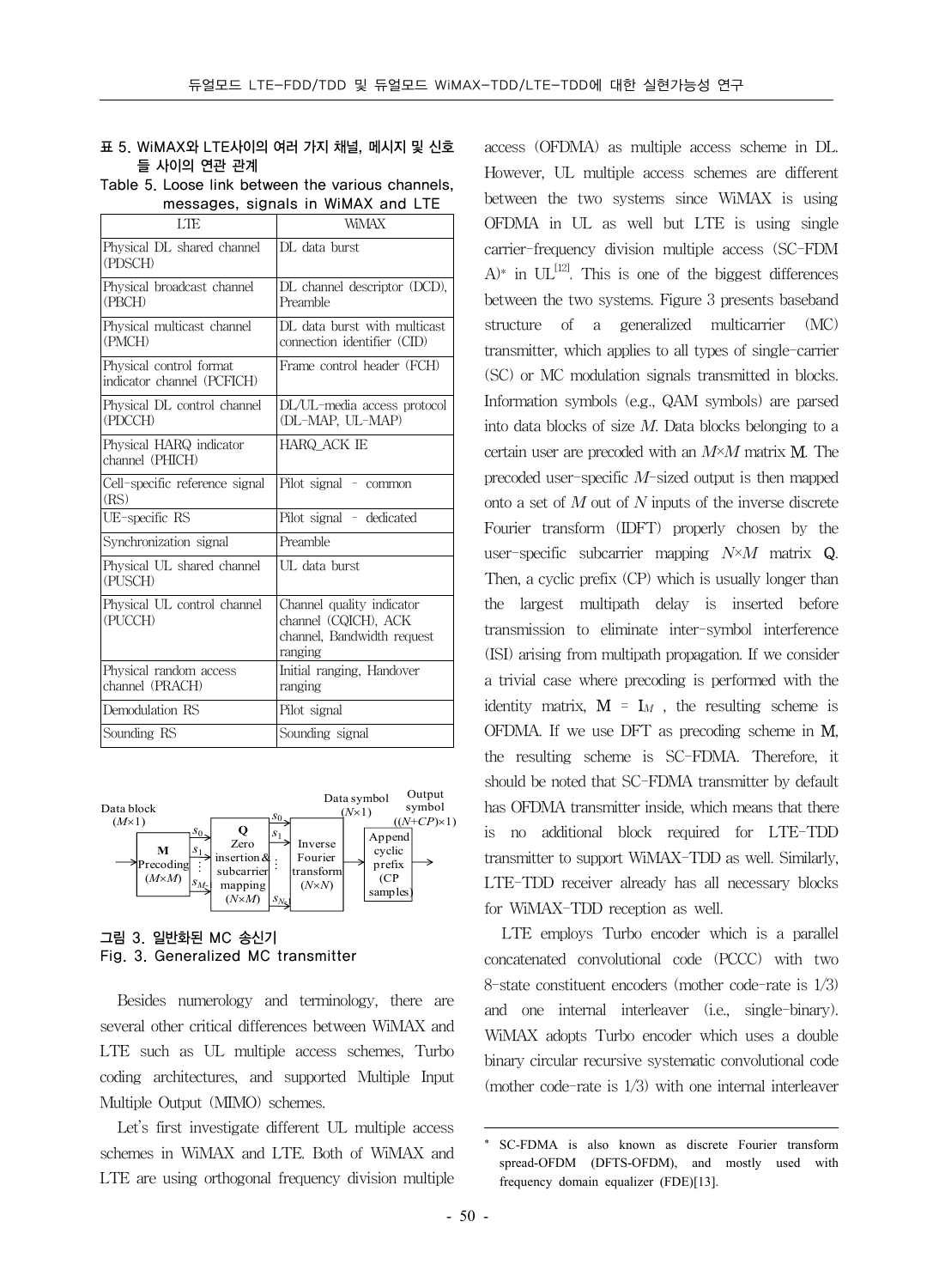(i.e., duo-binary). Also, the internal interleaver in LTE is a quadratic polynomial permutation (QPP) interleaver and the one in WiMAX is an almost regular permutation (ARP) interleaver. With the small difference between the two schemes, there are already many unified and/or scalable Turbo decoder implementations for multi-standard operation which can support high throughput with good area-efficiency and energy-efficiency $^{[14,15]}$ .

Table 6 presents key MIMO techniques in WiMAX (Release 1.0 based on IEEE 802.16e) and LTE (3GPP Release 8). As presented in Table 6, the supported MIMO techniques are almost similar to each other except the support of close-loop operation and codebook-based Multiuser (MU)-MIMO in DL. Especially, it should be noted that both systems are not using SU-MIMO in UL, so only one power amplifier (PA) is required at MS side in both systems. In general, MIMO processing block in LTE system can support MIMO techniques defined in WiMAX system as well. There are already many works on the VLSI implementation of a multi-standard MIMO detector for  $WiMAX$  and  $LTE^{[16]}$ .

|  | 표 6. WiMAX와 LTE의 주요 MIMO 기술들                  |  |  |
|--|-----------------------------------------------|--|--|
|  | Table 6. Key MIMO techniques in WiMAX and LTE |  |  |

| Kev MIMO Techniques                           | WiMAX<br>(Release 1.0)                       | LTE.<br>(3GPP R8)                            |
|-----------------------------------------------|----------------------------------------------|----------------------------------------------|
| Open loop transmit diversity in DL            | Supported                                    | Supported                                    |
| Open loop spatial multiplexing (SM)<br>in DL  | Supported                                    | Supported                                    |
| Open loop transmit diversity in UL            | Not supported<br>(implementation)<br>aspect) | Not supported<br>(implementation)<br>aspect) |
| Open loop SM in UL (SU-MIMO)                  | Not supported                                | Not supported                                |
| Collaborative SM in UL<br>(MU-MIMO)           | Supported                                    | Supported                                    |
| Closed-loop antenna<br>grouping/selection     | Not supported                                | Supported                                    |
| Closed-loop codebook-based<br>precoding       | Not supported                                | Supported                                    |
| Closed loop multiuser MIMO in DL<br>(MU-MIMO) | Not supported                                | Supported                                    |
| Adaptive beamforming including DL<br>SDMA     | Supported                                    | Supported                                    |

So far, the feasibility of dual mode WiMAX-TDD/LTE-TDD has been analyzed in basedband implementation aspects. Despites notable

differences in numerology, terminology, and several key algorithms, it can be said that the two systems are not far from each other in terms of the actual implementation.

#### 2. Spectrum and RF Implementation Aspects

Table 7 shows WiMAX Forum board of directors (BOD) approved mobile certification profile which is currently being used to certify the mobile WiMAX products<sup>[11]</sup>. The spectrum band of 1.A and 1.B is the same with LTE band 40 in Table 2, and the spectrum band of 3.A is the same with LTE band 38 in Table 2, respectively.

#### **표 7. WiMAX Forum 이사회 승인된 mobile 인증 프로파 일 (2009년 2월 기준)**

**Table 7. WiMAX Forum BOD approved mobile certification profiles (as of February 2009)**

| Profile<br>numbering | Spectrum band   | Channel BW | Duplex<br>mode |
|----------------------|-----------------|------------|----------------|
| 1.A                  | $2.3 - 2.4$ GHz | 8.75 MHz   | TDD            |
| 1.B                  | $2.3 - 2.4$ GHz | $5/10$ MHz | TDD            |
| A                    | 2.496-2.69 GHz  | $5/10$ MHz | TDD            |
| 5.AL                 | $3.4 - 3.6$ GHz | 5 MHz      | TDD            |
| 5.BL                 | $3.4 - 3.6$ GHz | 7 MHz      | TDD            |
| 5.CL                 | $3.4 - 3.6$ GHz | $10$ MHz   | TDD            |

One key component in RF part is a PA. The main advantage of SC-FDMA compared to OFDMA is reduced peak-to-average power ratio (PAPR) which results in higher PA efficiency and cheaper MS implementation. Therefore, it is true that WiMAX RF requires better PA than LTE in terms of the linearity while LTE baseband requires more blocks than WiMAX. However, there are many works on linear PA development which are for both of WiMAX and LTE applications with high output power, good error vector magnitude (EVM) performance, and reasonable power consumption[17,18].

In additions, antennas are also very important in RF implementation. It is possible to design multi-band and multi-mode antenna for multi-standard including WiMAX and LTE as well as the other technologies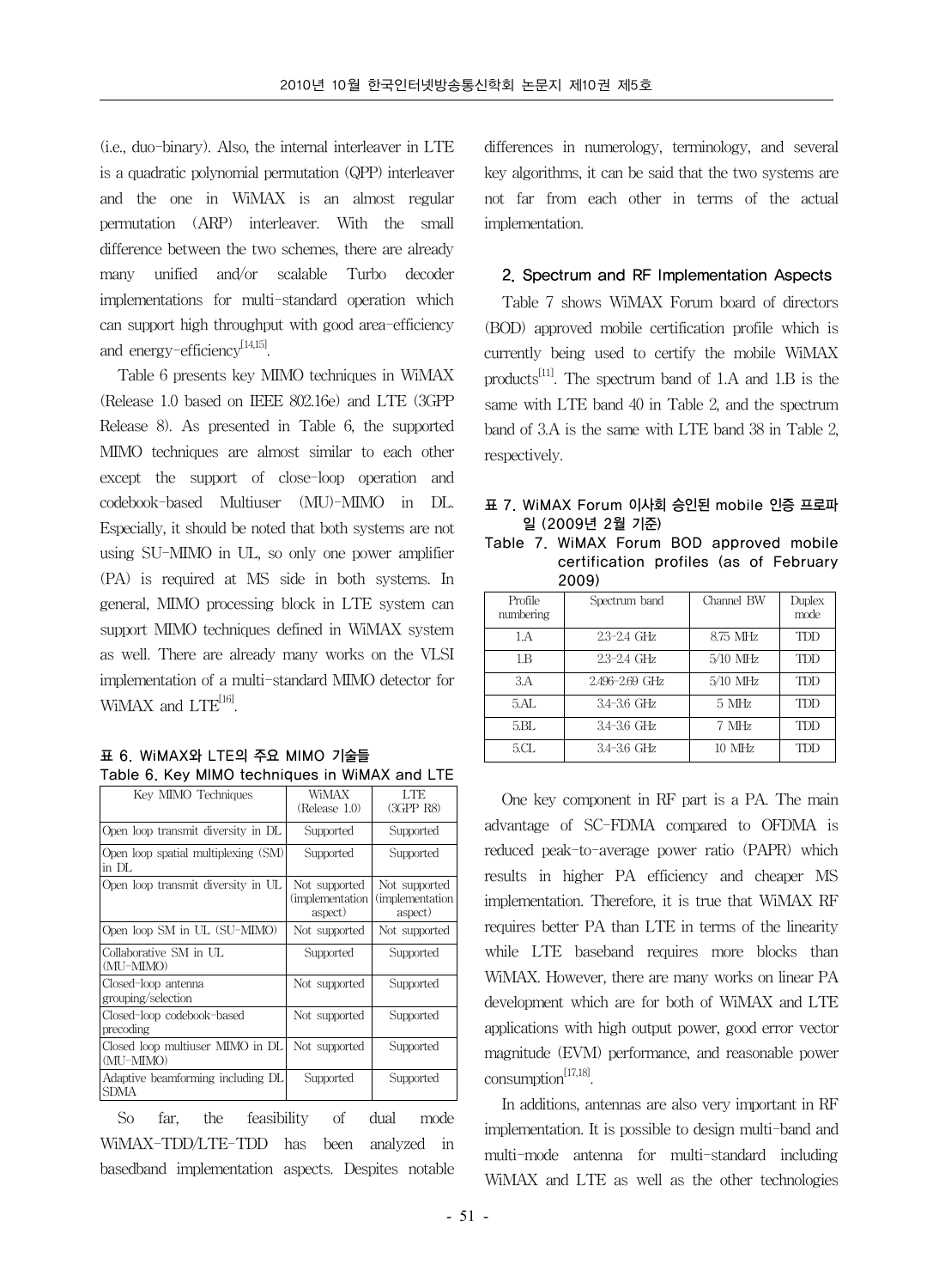such as GSM, PCS, and WLA $N^{[19]}$ .

Other than the works on PA and antenna, there are many other works on dual mode WiMAX-TDD/LTE-TDD such as the receiver front design<sup>[20]</sup>, ADC design<sup>[21]</sup>, etc.

Please note that there are already many WiMAX products which support 1.A, 1.B, and 3.A profiles without requiring multiple RF branches, which means that single RF branch can support from 2.3 GHz up to 2.69 GHz in WiMAX\*. Seeing the feasibility of key RF components in supporting both of WiMAX and LTE, it is said that WiMAX certification profiles 1.A, 1.B, 3.A and LTE bands 38, 40 can be supported by single RF branch with dual mode WiMAX-TDD/LTE-TDD capability. This fact highlights the feasibility of dual mode WiMAX-TDD/ LTE-TDD.

#### 3. Scheduling and Other Aspects

One big commonality across WiMAX-TDD and LTE-TDD is duplexing scheme, namely TDD, where radio channel is not simultaneously available in both of DL and UL. This makes scheduling mechanisms of WiMAX-TDD and LTE-TDD similar to each other.

In additions, TDD has channel reciprocity where DL channel condition and UL channel condition are the same if TDD switching is sufficiently fast compared to channel variation in time domain and DL/UL circuitries are compensated properly. This channel reciprocity can help scheduler to perform channel-aware scheduling more efficiently.

Furthermore, channel reciprocity can be used in smart antenna techniques which can provide better spectral efficiency and coverage in cellular deployment. In general, BS with smart antenna techniques or beamforming techniques requires DL channel state information (CSI) to make appropriate beam shapes and patterns. Since MS estimates DL CSI by receiving DL pilots or reference signals, MS needs to feedback this CSI to BS, which results in closed loop operation.

However, in TDD, BS can efficiently retrieve DL CSI from UL CSI where UL CSI can be obtained directly at BS by receiving UL signal such as sounding (reference) signal. This removes the requirement of CSI feedback in UL and this can apply to both of WiMAX-TDD and LTE-TDD system.

#### 4. Network-side Aspects

LTE network architecture was presented in Figure 2. Figure 4 presents the similarity between WiMAX network architecture and LTE architecture focusing on the functions of each node in the network. WiMAX access service network (ASN) is comprised of BS and ASN-gateway (ASN-GW). As shown in Figure 4, ASN-GW functions are actually the combination of MME functions and Serving GW functions in LTE network. Therefore, it is purely an implementation issue whether manufacturers build the one equipment which can support both of WiMAX's ASN-GW functions and LTE's MME/Serving-GW functions, and this does not require large amount of additional efforts. Already there are some works on combining WiMAX and LTE gateway functions $^{[22]}$ .



**그림 4. WiMAX 망 구조 및 ASN-GW와 MME/ Serving-GW와의 유사성**

**Fig. 4. WiMAX network architecture and the similarity between ASN-GW and MME/Serving GW**

Since IEEE 802.16m provides backward compatibility to the previous version, IEEE 802.16e, migration from IEEE 802.16e to IEEE 802.16m can be

<sup>\*</sup> These RF solutions generally support WiFi in 2.4 GHz band as well.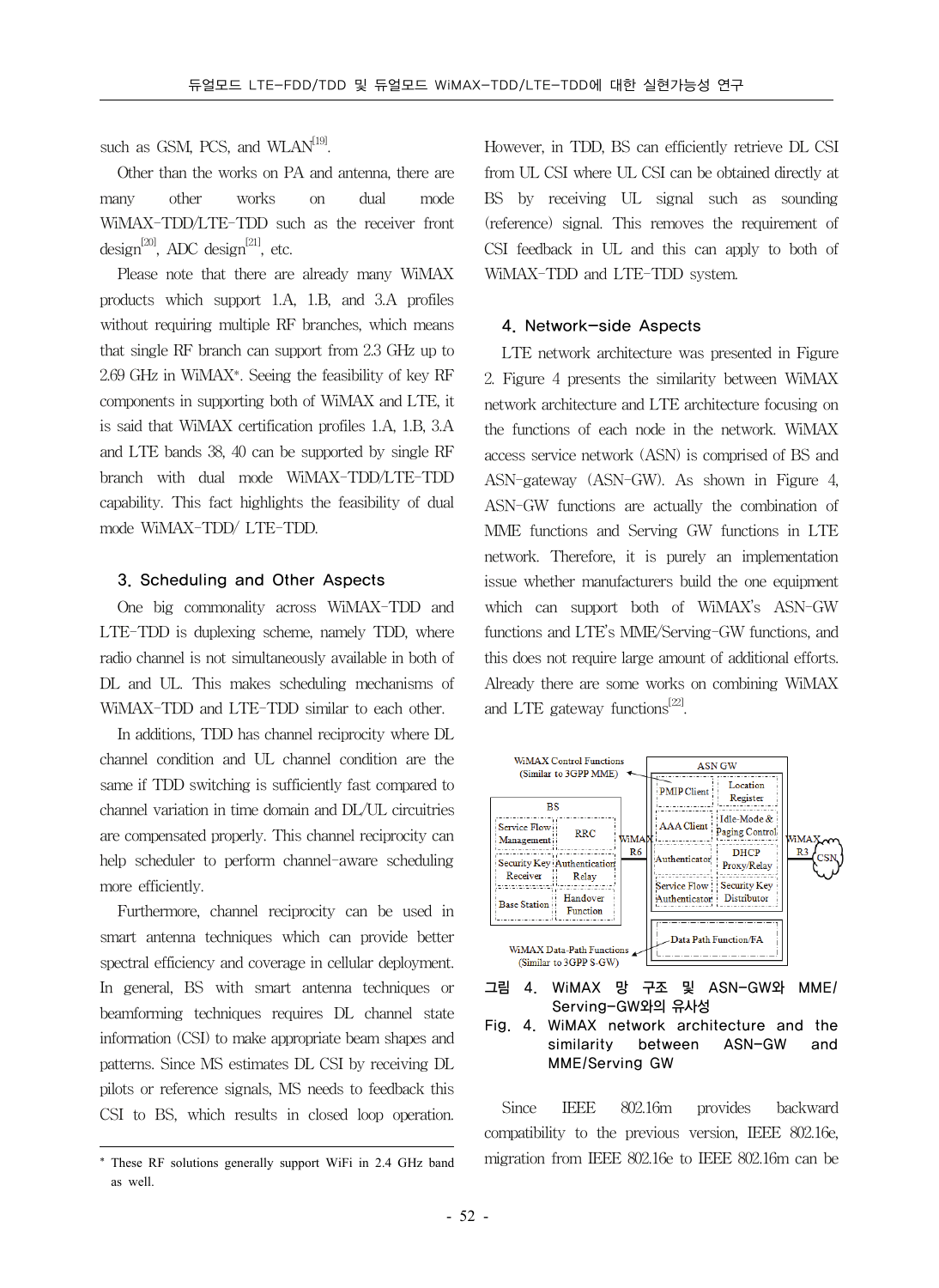very smooth. In addition to this migration story, there are some discussions on the possible migration from IEEE 802.16e to LTE-TDD as well. The two technologies have the same foundations of MIMO+OFDMA and have a large number of similar if not identical features which can greatly simplify this migration. WiMAX and LTE-TDD core networks are both IP-based and have many other similarities. The evolution of WiMAX core network to support LTE-TDD core network can be largely, if not completely, handled by software upgrades of WiMAX core components. As such, none of WiMAX hardware components become redundant during this migration.

During the migration, if an operator wants to add LTE-TDD on top of its existing WiMAX network where WiMAX and TD-LTE must co-exist, new LTE-TDD core functions are added. Some of LTE-TDD's EPC functions could be added (largely by software upgrades) to the existing WiMAX components. One example of adding LTE-TDD's EPC functions to WiMAX network can be as follows: Serving-GW function is added as a software upgrade to ASN-GW, PDN-GW function is added as software upgrade to home agent (HA), MME function can be added as a new hardware component or as a software upgrade to ASN-GW, HSS function can be added as a software upgrade to WiMAX Authentication, Authorization, and Accounting (AAA) server, and PCRF function can be added via a new hardware component for serving both WiMAX and TD-LTE. This together with dual mode WiMAX-TDD/LTE-TDD can ensure smooth migration from IEEE 802.16e to LTE-TDD as well.

#### Ⅴ. Conclusions

In this paper, we analyzed the feasibility of dual mode LTE-FDD/TDD and dual mode WiMAX-TDD/LTE-TDD, respectively. Given the fact that LTE-FDD and LTE-TDD are developed in the

same SDO, 3GPP, it shares a lot in common including numerology, terminology, frame structure, network architecture, etc. And this commonality makes it easier to build LTE-FDD/TDD together on a same chip. However, the fundamental difference between FDD and TDD makes it difficult to use the same scheduling algorithms and the same control mechanisms across the two systems. So, it still takes major efforts to make each FDD and TDD portion work properly in the dual mode system. On the other hand, WiMAX-TDD and LTE-TDD look different from each other in numerology, terminology, frame structure, etc. Although it can make it little more difficult to build the two systems on a same chip compared to LTE-FDD/TDD case, these two systems share a lot in common in scheduling algorithms, control mechanisms, and RF implementation in terms of the focused spectrum bands. Furthermore, it is also shown that LTE-TDD's EPC functions and WiMAX's network functions are similar to each other, so these can be built together by maximizing the common/sharing portion. Through the extensive analysis in this paper, it is shown that both of dual mode LTE-FDD/TDD and dual mode WiMAX-TDD/LTE-TDD look feasible in a cost-effective manner. It should be also noted that the commonality in numerology and frame structure is critical for building the chip, but the commonality in algorithms and control mechanisms is critical to make it work.

#### REFERENCES

- [1] ITU-R Working Party 5D (WP 5D) IMT systems: http://www.itu.int/ITU-R/index.asp?category=st udy-groups&rlink=rwp5d&lang=en
- [2] 3GPP TS 25.211, Physical channels and mapping of transport channels onto physical channels (FDD), V9.1.0, Dec. 2009
- [3] 3GPP TS 25.221, Physical channels and mapping of transport channels onto physical channels (TDD), V9.2.1, July 2010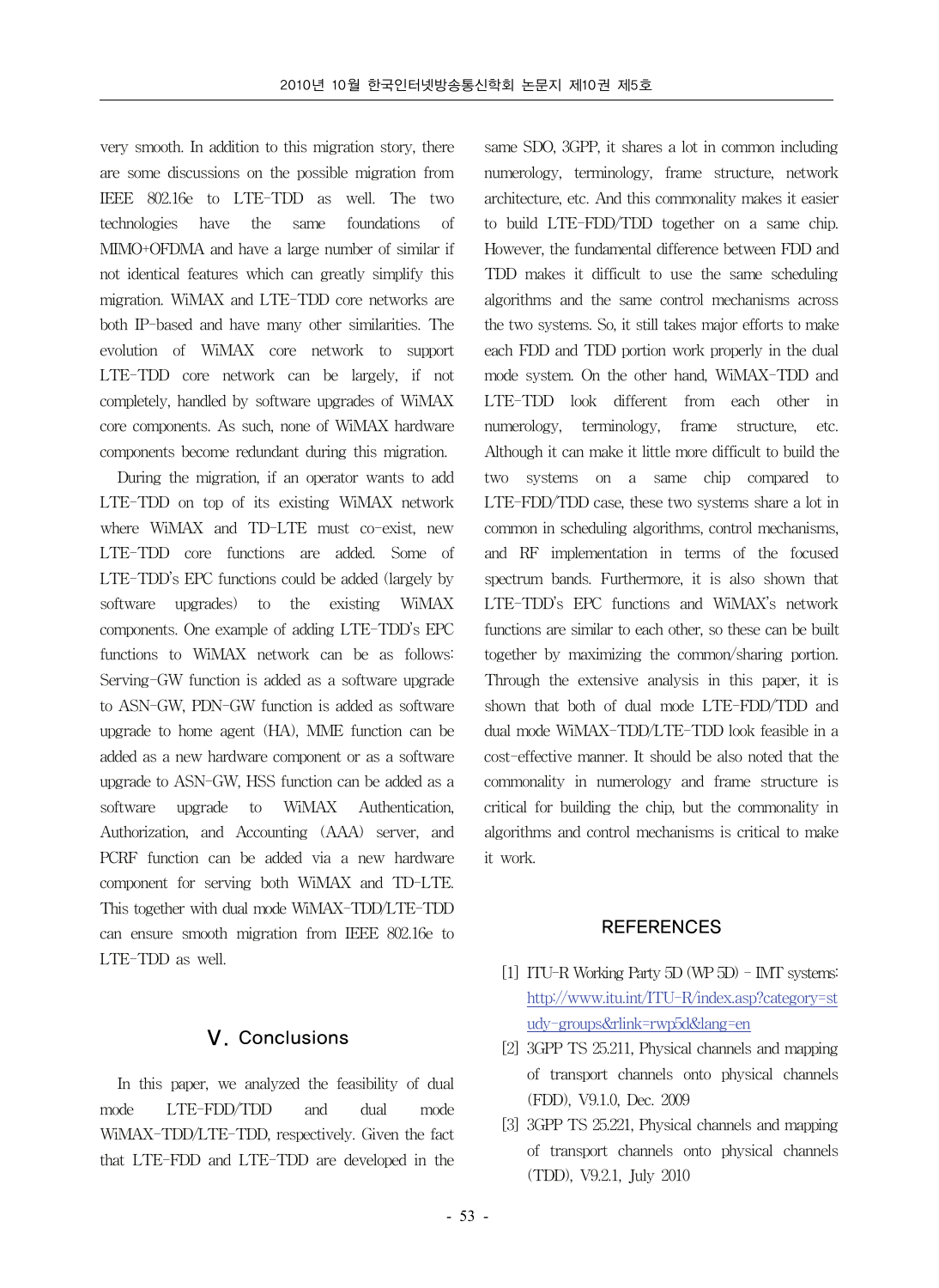- [4] 3GPP TS 36.211, Evolved Universal Terrestrial Radio Access (E-UTRA); Physical channels and modulation, V9.1.0, March 2010
- [5] 3GPP TS 36.101, Evolved Universal Terrestrial Radio Access (E-UTRA); User Equipment (UE) radio transmission and reception, V9.4.0, June 2010
- [6] IEEE Std 802.16e-2005, IEEE standard for local and metropolitan area networks, Part 16: Air interface for fixed and mobile broadband wireless access systems, Feb. 2006
- [7] IEEE Std 802.16-2009, IEEE standard for local and metropolitan area networks, Part 16: Air interface for broadband wireless access systems, May 2009
- [8] IEEE P802.16m/D7, Draft amendment to IEEE standard for local and metropolitan area networks, Part 16: Air interface for broadband wireless access systems, July 2010
- [9] WiMAX forum, WiMAX forum™ mobile system profile: Release 1 - IMT-2000 edition, July 2009
- [10] WiMAX forum, WiMAX forumTM mobile certification profile, April 2006
- [11] WiMAX forum, BOD Approved Mobile Certification Profiles as of February 2009: http://members.wimaxforum.org/kws/certificati on
- [12] Hyung G. Myung, Junsung Lim, and David J. Goodman, "Single carrier FDMA for uplink wireless transmission," IEEE Vehicular Technol. Magazine, Sep. 2006.
- [13] David Falconer, et. al., "Frequency domain equalization for single-carrier broadband wireless systems," IEEE Commun. Magazine, April 2002.
- [14] Chen-Hung Lin, Chun-Yu Chen, and An-Yeu Wu, "Area-efficient scalable MAP processor design for high-throughput multistandard convolutional Turbo decoding," IEEE Trans. On VLSI Systems, Oct. 2009
- [15] Ji-Hoon Kim and In-Cheol Park, "A unified

parallel radix-4 Turbo decoder for mobile WiMAX and 3GPP-LTE," in Proceeding of IEEE Custom Integrated Circuits Conference (CICC) 2009, 2009.

- [16] Di Wu, et. al., "VLSI implementation of a multi-standard MIMO symbol detector for 3GPP LTE and WiMAX," in Proceeding of IEEE Wireless Telecommunications Symposium (WTS) 2010, 2010.
- [17] YH Chow, et. al., "A 29dBm linear power amplifier module for IEEE 802.16e (Wimax) and LTE applications using E-mode pHEMT technology," in Proceeding of IEEE International Symposium on Radio-Frequency Integration Technology (RFIT) 2009, 2009.
- [18] V. Krishnamurthy, et. al., "SiGe power amplifier ICs for 4G (WIMAX and LTE) mobile and nomadic applications," in Proceeding of IEEE Radio-Frequency Integrated Circuits Symposium (RFIC) 2010, 2010.
- [19] Youn Suk Jeong, et. al., "Internal mobile antenna for LTE/GSM850/GSM900/PCS1900/WiMAX/WL AN," in Proceeding of IEEE Radio and Wireless Symposium (RWS) 2010, 2010.
- [20] S. Rodriguez, A. Rusu, and M. Ismail, "WiMAX/LTE receiver front-end in 90nm CMOS," in Proceeding of IEEE ISCAS 2009, 2009.
- [21] Angeliki Leonida, Orhan Hazar Mutgan, and Ana Rusu, "A digitally calibrated CT quadrature bandpass ∑∆ ADC for Wimax/LTE," in Proceeding of IEEE ISSCS 2009, 2009.
- [22] K.S. Keshava Murthy, "NextGen wireless access gateway: Analysis of combining WiMAX and LTE gateway functions," in Proceeding of IEEE IMSAA 2008, 2008